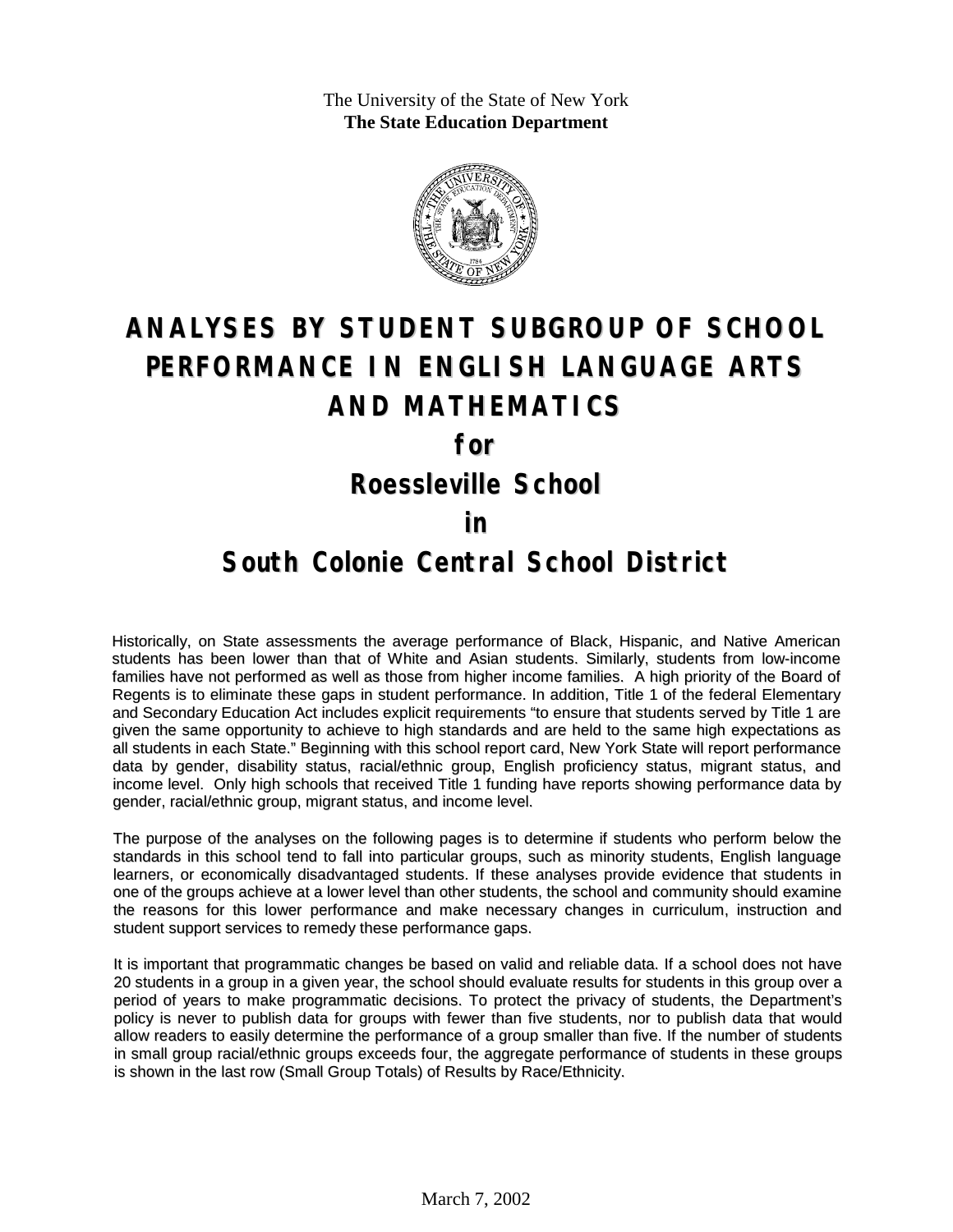## **Elementary English Language Arts**

A description of the performance levels and summary results for all general-education students and all students with disabilities can be found in the *Overview* of the New York State Report Card.

| <b>Student Subgroup</b>                  | <b>Counts of Students</b> |          |                             |               |                |             |                |             | <b>Percentages</b><br>of Tested |                  |
|------------------------------------------|---------------------------|----------|-----------------------------|---------------|----------------|-------------|----------------|-------------|---------------------------------|------------------|
|                                          | <b>Not Tested</b>         |          |                             | <b>Tested</b> |                |             |                |             | <b>Students</b>                 |                  |
|                                          | <b>ALT</b>                | ELL      | No<br>Valid<br><b>Score</b> | Level<br>1    | Level<br>2     | Level<br>3  | Level<br>4     | Total       | Level<br>$2 - 4$                | Level<br>$3 - 4$ |
| Results by Race/Ethnicity                |                           |          |                             |               |                |             |                |             |                                 |                  |
| American Indian/Alaskan<br><b>Native</b> | $\mathbf 0$               | 0        | $\mathbf 0$                 | $\mathbf S$   | $\mathsf{s}$   | $\mathbf s$ | s              | 1           | $\mathbf S$                     | s                |
| <b>Black</b>                             | $\mathbf 0$               | 0        | 0                           | 0             | 5              | 2           | 2              | 9           | 100%                            | 44%              |
| Hispanic                                 | $\mathbf 0$               | 0        | $\pmb{0}$                   | s             | s              | $\mathbf S$ | s              | 3           | s                               | s                |
| Asian or Pacific Islander                | 0                         | 0        | $\mathbf 0$                 | s             | s              | $\mathbf s$ | s              | 4           | s                               | s                |
| White                                    | $\mathbf{1}$              | 0        | $\overline{2}$              | 7             | 16             | 41          | 16             | 80          | 91%                             | 71%              |
| Total                                    | $\mathbf{1}$              | 0        | $\overline{2}$              | 8             | 23             | 47          | 19             | 97          | 92%                             | 68%              |
| Small Group Totals (s)                   | 0                         | 0        | 0                           | 1             | $\overline{c}$ | 4           | 1              | 8           | 88%                             | 63%              |
| Results by Gender                        |                           |          |                             |               |                |             |                |             |                                 |                  |
| Female                                   | $\mathbf{1}$              | 0        | $\mathbf{1}$                | 5             | 12             | 21          | 10             | 48          | 90%                             | 65%              |
| Male                                     | $\mathbf 0$               | 0        | $\mathbf{1}$                | 3             | 11             | 26          | 9              | 49          | 94%                             | 71%              |
| Total                                    | $\mathbf{1}$              | 0        | 2                           | 8             | 23             | 47          | 19             | 97          | 92%                             | 68%              |
| Results by English Proficiency Status    |                           |          |                             |               |                |             |                |             |                                 |                  |
| <b>English Proficient</b>                | $\mathbf{1}$              | 0        | $\overline{2}$              | 8             | 23             | 47          | 19             | 97          | 92%                             | 68%              |
| <b>Limited English Proficient</b>        | 0                         | 0        | $\pmb{0}$                   | 0             | $\mathbf 0$    | $\mathbf 0$ | $\mathbf 0$    | $\mathbf 0$ | 0%                              | 0%               |
| Total                                    | $\mathbf{1}$              | 0        | $\overline{2}$              | 8             | 23             | 47          | 19             | 97          | 92%                             | 68%              |
| Results by Income Level                  |                           |          |                             |               |                |             |                |             |                                 |                  |
| Economically<br>Disadvantaged            | $\mathbf 0$               | 0        | 1                           | 3             | 14             | 10          | $\overline{2}$ | 29          | 90%                             | 41%              |
| Not Disadvantaged                        | 1                         | 0        | $\mathbf{1}$                | 5             | 9              | 37          | 17             | 68          | 93%                             | 79%              |
| Total                                    | $\mathbf{1}$              | $\Omega$ | $\mathbf{2}$                | 8             | 23             | 47          | 19             | 97          | 92%                             | 68%              |
| Results by Migrant Status                |                           |          |                             |               |                |             |                |             |                                 |                  |
| <b>Migrant Family</b>                    | 0                         | 0        | 0                           | 0             | 0              | $\mathbf 0$ | 0              | 0           | 0%                              | 0%               |
| Not Migrant Family                       | $\mathbf{1}$              | 0        | 2                           | 8             | 23             | 47          | 19             | 97          | 92%                             | 68%              |
| Total                                    | $\mathbf{1}$              | 0        | 2                           | 8             | 23             | 47          | 19             | 97          | 92%                             | 68%              |

**Note. ALT** designates severely disabled students eligible for the New York State Alternate Assessment; **ELL** designates English language learners eligible for an alternative assessment of proficiency in reading English; and **No Valid Score** designates students who did not receive a valid test score because of absence from all or part of the test or because the test was administered under nonstandard conditions.